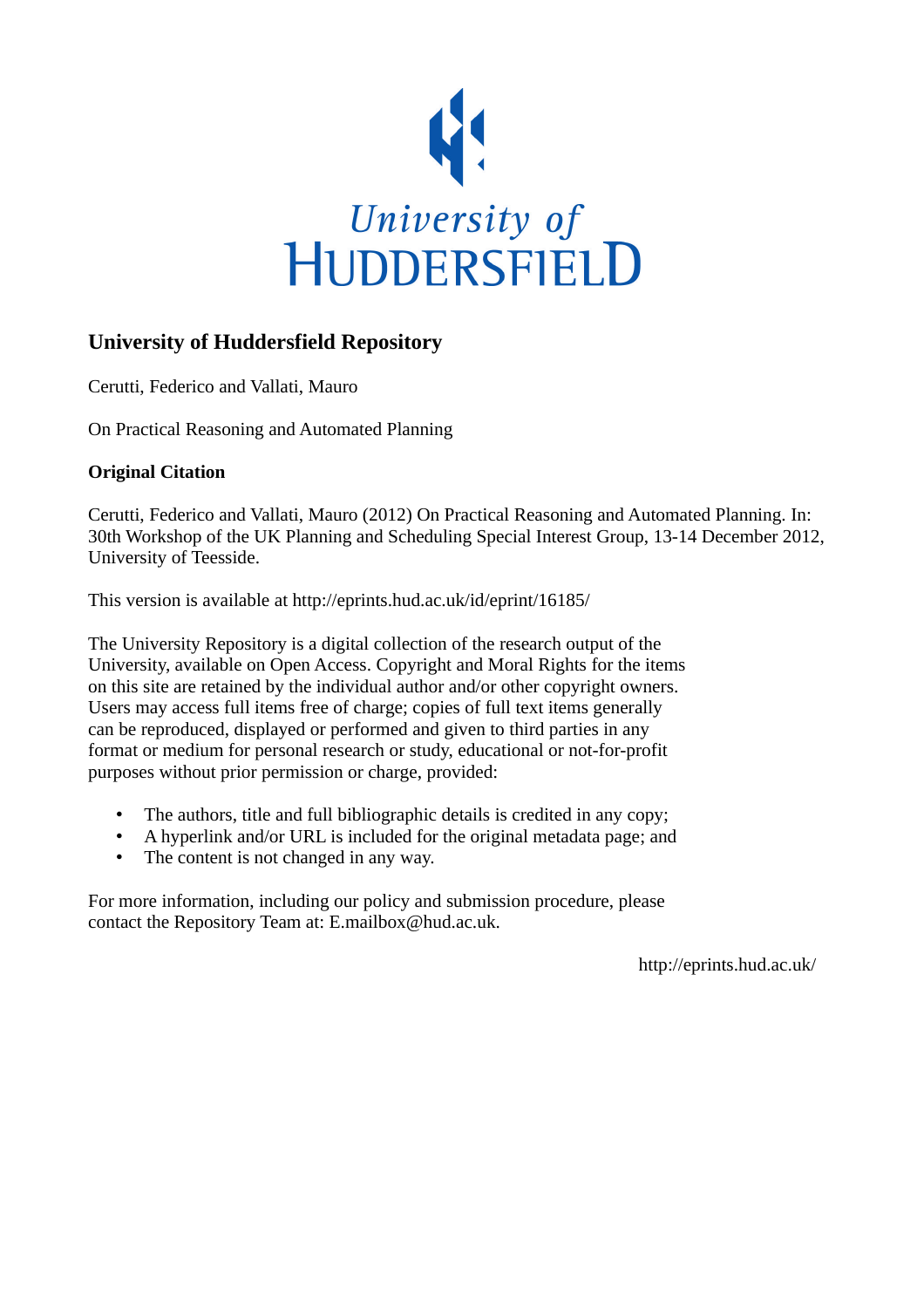### On Practical Reasoning and Automated Planning

Federico Cerutti

Department of Information Engineering University of Brescia, Italy federico.cerutti@ing.unibs.it

#### Abstract

Practical reasoning and automated planning are strictly related as they strive to answer to the same question: "which is the best course of action for an agent?" While the first research field addressed this topic mainly from an *epistemological* point of view, automated planning dealt with this question for the most partfrom a *heuristic* or *reasoning* perspective. In this position paper we want to discuss the improvements in terms of computational complexity of algorithms, and of knowledge representation and reasoning power on complex planning problems, which can be derived by applying practical reasoning techniques to planning problems. In particular, we sketch how argumentation-based structures for practical reasoning may help for improving the computational complexity of a state-of-the-art approach in optimal planning.

#### Introduction

The (McCarthy & Hayes 1987) seminal paper distinguishes between two parts of intelligence: the *epistemological* and the *heuristic* (or *reasoning*). The epistemological part is the representation of the world in such a form that the solution of problems follows from the facts expressed in the representation. The heuristic part is the mechanism that on the basis of the information solves the problems and decides what to do.

Searching for the "best" (w.r.t. some criteria) course of action for an agent is one of the most challenging topic in AI at it has been addressed for the most part in two research areas. Practical reasoning, one of the two areas, is mostly focused on the epistemological part of this topic, and thus, as noticed in (Girle *et al.* 2003), it is often seen as domaindependent reasoning. Indeed, a decision support system for any given domain would have to take account of salient features of the domain in which the reasoning takes place. A completely general system would, therefore, have to "model the world".

On the other hand, the most prominent approach for dealing with the heuristic part of this challenging topic has been named as *automated planning*. While *planning* is defined as the deliberation process that chooses and organises actions by anticipating their expected effects, *automated planning* is (Ghallab, Nau, & Traverso 2004) the area of artificial intelligence that studies this deliberation process computationally. Its aim is to support the planning activity by reasoning on conceptual models, i.e. abstract and formal representation of the domain, of the effects and the combinations of actions, and of the requirements to be satisfied and the objectives to

Mauro Vallati School of Computing and Engineering University of Huddersfield, UK m.vallati@hud.ac.uk

be achieved. Generally, automated planning is domain independent, since only a formal representation of the state of the world and of actions (with preconditions and effects) is considered.

This means that from the epistemological part, the domain of automated planning is a very simple and constrained representation of reality, therefore it seems a good candidate for being analysed through practical reasoning approaches, which is the main idea underlying this position paper. In particular, we will consider those approaches in practical reasoning lying on argumentation theory. An argumentation system is mainly a way for modelling both commonsense and formalised defeasible knowledge, and to determine the "coherent" or "consistent" pieces of knowledge. As described in (Prakken & Vreeswijk 2002), an argumentation system requires five elements: an underlying logical language, definitions of an argument, of conflicts between arguments and of defeat among arguments and, finally, a definition of the assessment of arguments, which can be used to define a notion of defeasible logical consequence. In the context of practical reasoning, arguments and conflicts are usually defined using *argument schemes* and *critical questions* (Walton, Chris, & Macagno 2008). Usually, e.g. (Atkinson & Bench-Capon 2007), these approaches rely to the *abstract argumentation frameworks* (Dung 1995)  $(AF)$ , or on its extensions, as a way for determining the assessment of arguments. Indeed an AF is composed by a set of arguments seen as atomic elements (the inner structure is left unspecified, this is why it is called *abstract*, and why an argumentation framework can be built on the top of a set of instances of argument schemes), and an attack relation among them. Given this very simple formalisation, the choice of a semantics leads to a set of extensions each of which is a set of arguments that are collectively acceptable according to the given semantics. Different semantics select different sets of arguments. For instance, stable semantics selects the sets of arguments attacking any argument not in the extension, while complete semantics chooses the sets of arguments that are collectively acceptable (no argument attacks another argument in the set, and if an argument not in the set attacks an argument in the set, then the attacker is in turn attacked by an argument in the set).

Exploiting argumentation based approaches for practical reasoning in a planning context can lead to two main directions: from one point of view widely studied problems can be addressed from a different prospective and this may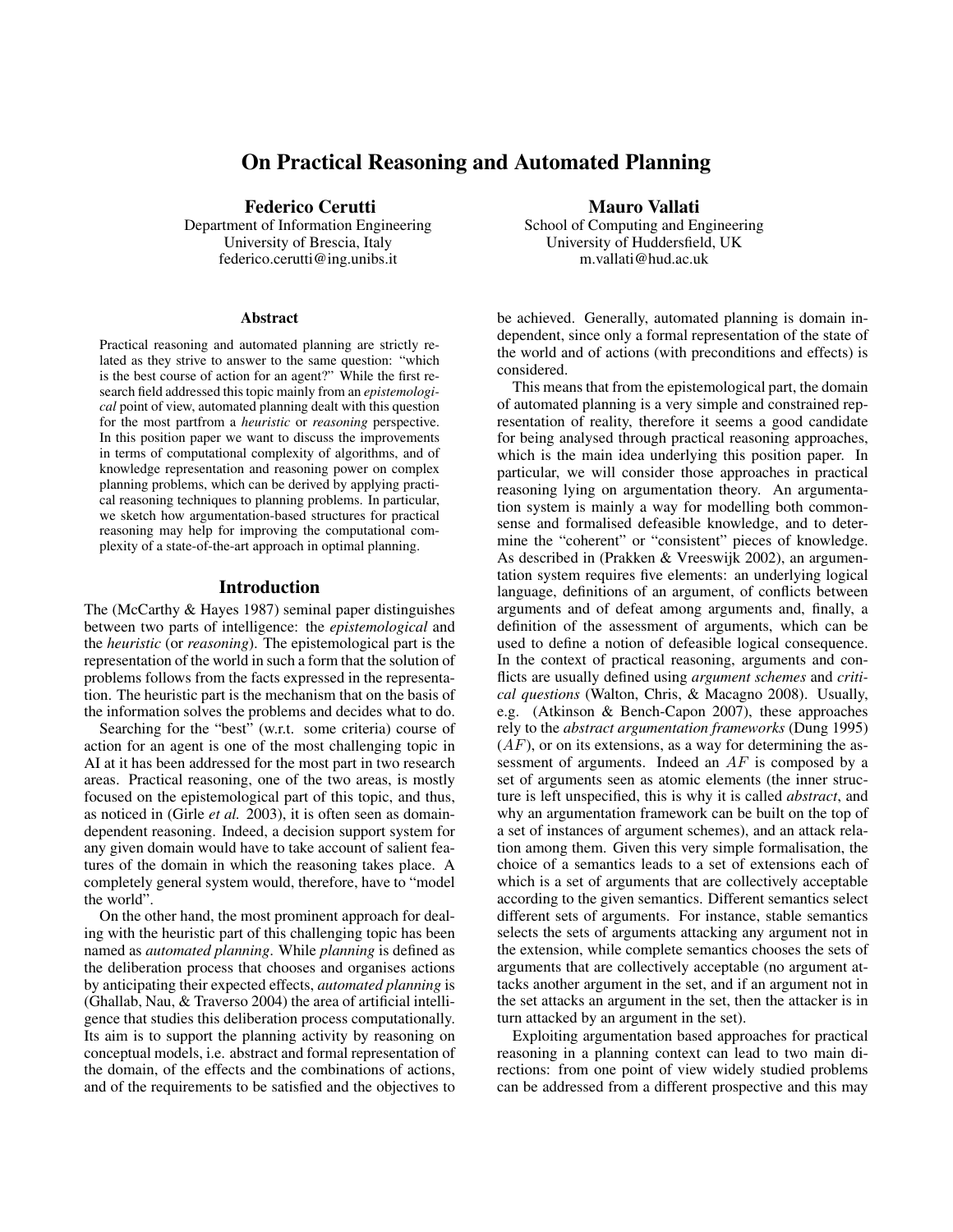lead to an improvement on the algorithms used for solving them. From another point of view, we could deal with issues related to planning with uncertainty by exploit the large corpus of studies in the context of nonmonotonic reasoning and argumentation theory. For instance, (Dung 1995) shows how an argumentation framework can encompass approaches like logic programming with negation as failure or Reiter's default logic (Reiter 1980), and more recently probabilistic reasoning and reasoning with preferences emerged as hot topics in argumentation community.

Due to space limit, in this position paper we will discuss briefly how seeing automated planning as a practical reasoning problem could lead to an improvement of current approaches in the case of study we considered, namely optimal planner SatPlan (Kautz & Selman 1992; 1999). A very preliminary discussion on planning with uncertainty is provided in the conclusions.

#### A Case of Study: Optimal Planning

First of all, we consider a planning problems in a STRIPSlike language composed by function-free first-order literals under the closed-world assumption. Formally, a *planning problem* is a tuple  $\mathbb{M} = \langle \Psi, A, G \rangle$  where  $\Psi$  is the goal of the planning problem, viz. a set of ground literals representing the initial facts,  $A$  is a set of actions, and  $G$  is a set of ground literals. An action  $\alpha = \langle P(\alpha), X(\alpha) \rangle$  is composed by a set of preconditions and a set of effects. A *solution plan* to a planning problem is a linearly ordered finite sequence. Moreover, we assume an *incompatibility* relation as a symmetric non transitive relation on the set of literals. A set of literals is *contradictory* if at least two literals in this set are incompatible; otherwise it is *non-contradictory*.

In this paper, given a planning problem, we will focus on the problem of finding a makespan optimal solution plan. This is known to be an NP-complete problem. Among the outstanding approaches aimed at solving this problem, at the current stage of this research we considered a single case of study, namely SatPlan (Kautz & Selman 1992; 1999), which is based on the Graphplan's planning graph (Blum & Furst 1997). A planning graph is a directed acyclic leveled graph that alternates between a proposition level, i.e. a set of problem propositions, and an action level, i.e. a set of ground actions, and a set of special dummy actions, called *no-ops*, which propagate propositions of the previous level to the next one. If an action is in the graph, then its preconditions and effects appear in the corresponding proposition levels of the graph. SatPlan (Kautz & Selman 1992; 1999) uses a preprocessing algorithm to compute a lower (possibly exact) bound  $k$  of the optimal planning horizon. It converts the planning graph, constructed up to the length  $k$ , into a SAT problem, i.e., a propositional formula encoding the planning problem. If the SAT problem is solvable (there exists a variable assignment that satisfies the formula), a plan with at most  $k$  time steps can be derived. If the SAT problem is unsolvable (the formula is unsatisfiable), SatPlan generates a larger SAT problem using an increased bound  $(k+1)$ , and so on, until the first satisfiable formula is reached.

While encoding a planning problem as a SAT problem gives the advantage of reusing the large corpus of efficient

SAT algorithms, usually the starting value of  $k$ , computed by SatPlan, is significantly lower than the length of the optimal actual plan, therefore several useless unsolvable SAT instances are generated, in order to find the optimal solution. Moreover existing SAT-solvers are "blind" w.r.t. the structure of the planning problem since they consider only the SAT encoded problem, thus they do not reuse previously obtained results.

From a practical reasoning point of view, the problem of finding a makespan optimal plan is analogous to answer to the question: what action should I execute at time  $t$ ? From an epistemological point of view, this requires to build an argument A, whose scheme encompasses the following four elements:

- 1. the name of the action  $a_{\mathbf{A}}$ ;
- 2. the time when an action should be executed  $t_{\rm A}$ ;
- 3. the non-contradictory set of literals that are the preconditions required by the action  $P_A$ ;
- 4. the non-contradictory set of literals that are the effects of the action  $C_A$ .

Therefore, a makespan optimal plan is represented by the minimal sets of arguments suggesting timed actions that once linearly ordered are the makespan optimal plan.

For a clearer comparison with SatPlan, let us recall two inconveniences of it:

- Q1: it requires to iteratively increment the bound of the planning graph thus requiring to build several graphs and to evaluate them;
- Q2: the evaluation of each planning graph requires to solve the whole associated satisfiability problem, and intermediate results cannot be reused at subsequent steps.

Let us see how argumentation can address these two issues and let us call this approach ARGOPTPLAN. Let us suppose that ARGOPTPLAN builds the planning graph resulting from a planning problem up to a length  $l$  equal or higher than the optimal one<sup>1</sup>. Then, it determines the relevant part of the planning graph, namely the subgraph containing all the paths, also including no-ops, from the initial facts, leading to the goal literals at the higher propositional level (Brafman 2001). The relevant part of the planning graph can thus be encoded as a set of arguments, which are instances of the argument scheme shown before.

From the set of arguments obtained at the step before, AR-GOPTPLAN should apply the following rules for determining if an attack is in force between two arguments  $A_x$  and  $\mathbf{A}_{\mathbf{y}}$ :

1. if either the preconditions, or the effects of two actions are conflicting, or if the effects of one action are incompatible with the preconditions of another action, and they should be executed at the same time, then the arguments supporting these two actions are mutually conflicting  $(A_x)$  attacks  $\mathbf{A}_{\mathbf{y}}$  if  $\mathbf{A}_{\mathbf{x}} \neq \mathbf{A}_{\mathbf{y}}$  and  $t_{\mathbf{A}_{\mathbf{x}}} = t_{\mathbf{A}_{\mathbf{y}}}$  and  $(\mathcal{P}_{\mathbf{A}_{\mathbf{x}}} \cup \mathcal{P}_{\mathbf{A}_{\mathbf{y}}}$  is contradictory or  $C_{\mathbf{A}_{\mathbf{x}}} \cup C_{\mathbf{A}_{\mathbf{y}}}$  is contradictory or  $C_{\mathbf{A}_{\mathbf{x}}} \cup \mathcal{P}_{\mathbf{A}_{\mathbf{y}}}$  is contradictory)); or

<sup>&</sup>lt;sup>1</sup>The value of  $l$  can be derived through efficient existing techniques like (Gerevini, Saetti, & Vallati 2011).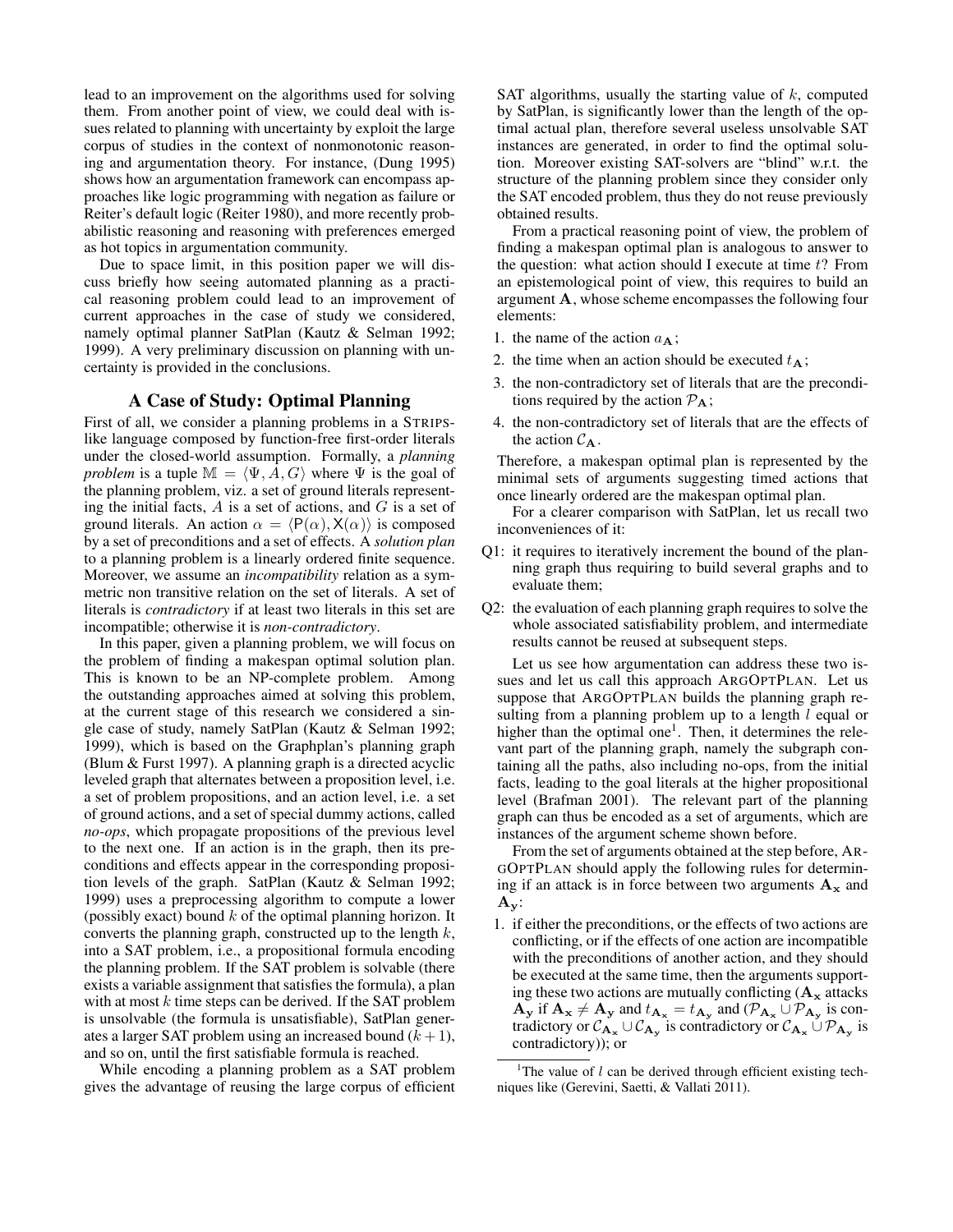2. if the effects of an action are incompatible with the preconditions of another action that should be executed at the subsequent level, then the argument considering the first action has to attack the argument in favour of the second action ( $\mathbf{A_x}$  attacks  $\mathbf{A_y}$  if  $\mathbf{A_x} \neq \mathbf{A_y}$  and  $t_{\mathbf{A_x}} = t_{\mathbf{A_y}} - 1$ and  $C_{A_x} \cup \mathcal{P}_{A_y}$  is contradictory).

If an attack between two arguments holds according to conditions of the point 1 above, then the actions suggested by these arguments are mutually exclusive according to (Blum & Furst 1997)'s terminology (viceversa not necessarily holds). Moreover, conditions of point 2 deal with the case where an action at a given level prevent the execution of an action at a subsequent level, and this is not considered in (Blum & Furst 1997) as its mutual exclusion relationships are between propositional nodes, whileARGOPTPLAN considers conflicts among arguments each of which supports the execution of a specific action at a specific time.

Given the set of arguments and attacks, ARGOPTPLAN can then derive a (Dung 1995)'s argumentation framework  $(AF)$   $\langle A, \rightarrow \rangle$ , where A is a set of arguments, and  $\rightarrow \subseteq$  $A \times A$  is an attack relation. An AF is representable as a direct graph where the nodes are the arguments, and the edges are the attacks. In order to address both the issues highlighted before, let us consider a recently new semantics (Baroni, Giacomin, & Guida 2005) called CF2.

The idea is that (i) the  $AF$  is partitioned into its SCCs thus forming a partial order. Then (ii) the initial SCCs are considered and the maximal conflict-free<sup>2</sup> sets on them are computed. For each possible choice determined at (ii), the nodes attacked within subsequent SCCs are suppressed (iii). Steps (i) to (iii) are then applied recursively on the restricted  $AFs$  obtained at (iii).

More formally, given an argumentation framework  $AF =$  $\langle A, \rightarrow \rangle$ , let  $\mathcal{E}_{CF2}(AF)$  the set of  $CF2$  extensions of  $AF$ ;  $\mathcal{MCF}(AF)$  be the set of maximal conflict-free sets of  $AF$ ;  $SCCS_{AF}$  be the set of strongly connected components of AF; for any  $E, S \subseteq A, UP_{AF}(S, E) = \{ \mathbf{A_x} \in S \mid \nexists \mathbf{A_y} \in$  $E: \mathbf{A}_{\mathbf{y}} \notin S, \mathbf{A}_{\mathbf{y}} \to \mathbf{A}_{\mathbf{x}}\}$ , and  $AF\downarrow_{UP_{AF}(S,E)}$  be the restriction<sup>3</sup> of AF to  $UP_{AF}(S, E)$ . Then, a set  $E \subseteq A$  is an extension of CF2 semantics, i.e.  $E \in \mathcal{E}_{CF2}(AF)$ , if and only if:

- $E \in \mathcal{MCF}(AF)$  if  $|SCCS_{AF}| = 1$
- $\forall S \in \text{SCCS}_{AF} (E \cap S) \in \mathcal{E}_{CF2}(AF\downarrow_{UP_{AF}(S,E)})$  otherwise.

We can here sketch the prove that given a planning graph built up to a level  $l$ , if exists a makespan optimal plan  $P$  of length  $n \leq l$ , then the arguments associated to the actions in  $P$  are altogether in at least one of the  $CF2$  extensions generated from the relevant part of the planning graph of length l. Indeed we know that at each level of the planning graph each action can be executed only if its preconditions are satisfied either from other actions at the previous level, or from no-ops. Therefore, only the sequences of actions

not conflicting each other need to be identified. Since AR-GOPTPLAN, as described before, considers all the incompatibilities among preconditions and postconditions, there is a bijective correspondence between incompatibilities among actions, and attacks among derived arguments. From this we can infer that the set of derived arguments of the sequence of actions composing a plan is always conflict-free, and obviously this set of derived arguments is a subset of a maximal conflict-free set. From (Baroni, Giacomin, & Guida 2005) we have that each CF2 extension is a maximal conflict-free set, therefore we need to prove that the set of derived arguments on the optimal plan is contained in a CF2 extension. By construction, the  $AF$  derived by ARGOPTPLAN consists of more than one SCCs: in particular ARGOPTPLAN starts computing the extensions from the set of arguments derived from the first level of the planning graph, identifying the maximal conflict-free sets in it. These maximal conflict-free sets clearly represent the actions that can be executed at the beginning of a plan. Then, incrementally, the attacks from the argument in these maximal conflict-free sets against arguments outside them sets are considered, and they are enlarged by the arguments that are unattacked. This recursive process ends only when no additional argument can be added to the conflict-free sets. Therefore, a optimal solution plan has to be included in a CF2 semantics by construction. This prove that a makespan optimal solution plan is derivable from the set of  $CF2$  extensions. In particular, it is represented by those extensions where actions making true the goal's literals are suggested to be executed at the same earliest time. This addresses Q1: indeed, ARGOPTPLAN does not need to iteratively build several planning graph each time with higher bound limit, since it can find the optimal solution and demonstrate its optimality, even if it is not of the same length of the planning graph at hand.

Moreover, an argumentation framework built in such a way enjoys favourable computational characteristics. Indeed, it will have a strong directionality (the attacks will be between arguments supporting actions at the same time, or from arguments supporting actions at a specific time against arguments at immediately subsequent time, but never the viceversa) and it will never be composed by a single SCC. Therefore, we do not need to consider the whole argumentation framework at a glance (which is what SatPlan does when it transform the whole planning graph into satisfiability formulae), while we can build the extensions incrementally using memoization techniques. This provides an enhancement in the direction of overcoming Q2.

#### **Conclusions**

The aim of this position paper is far from proposing a complete planning system and comparing it with the state-of-theart approaches. Rather it is to show that looking at a planning problem from an argumentation-based point of view can open a wide spread of research directions that may affect both the computational side of automated planning, and the representation and computation of complex problems.

As a very preliminary case of study, in this short paper we briefly discussed how argumentation could be used for ameliorating the underlying idea of SatPlan optimal planner,

<sup>&</sup>lt;sup>2</sup>Given a generic  $AF \langle A, \rightarrow \rangle$ :  $S \subseteq A$  is *conflict-free* if  $\nexists A_{\mathbf{x}}, \mathbf{A}_{\mathbf{y}} \in S$  s.t.  $\mathbf{A}_{\mathbf{x}} \to \mathbf{A}_{\mathbf{y}}$ .

<sup>&</sup>lt;sup>3</sup>The *restriction* of  $AF$  to  $S \subseteq \mathcal{A}$  is the argumentation framework  $AF\downarrow_S = \langle S, \rightarrow \cap (S \times S) \rangle$ .